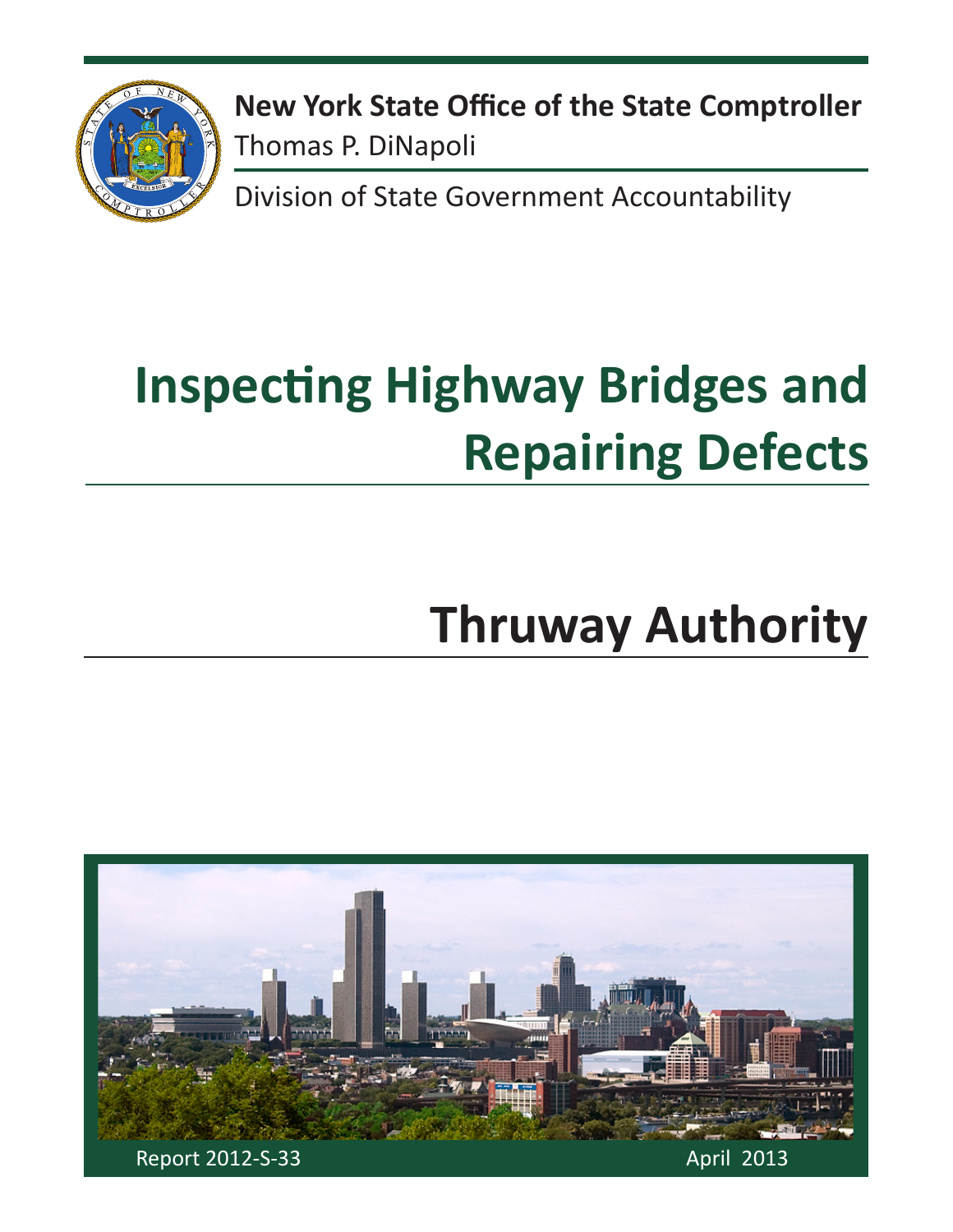## **Executive Summary**

#### **Purpose**

To determine if the New York State Thruway Authority (NYSTA) inspects its highway bridges and repairs defects. The audit covers the period January 1, 2008 to August 17, 2012.

#### **Background**

NYSTA is responsible for inspecting its bridges and repairing any defects found during inspections. If a serious ("red flag") structural defect is identified during an inspection, NYSTA must notify the New York State Department of Transportation (DOT) within one week. NYSTA has six weeks to take appropriate action (i.e., close the bridge, repair the defect, or take alternative action to ensure that the bridge is safe to use). In addition, NYSTA must provide DOT with the written determinations from bridge inspections within 60 days. Any repairs and alternative actions must be approved by a licensed professional engineer. As of July 2012, NYSTA records show it owns 792 bridges. Between January 2008 and July 2012, 610 flags were issued on NYSTA owned bridges including 22 red flags.

#### **Key Findings**

- NYSTA repairs defects identified during inspections. However, highway bridges were not always inspected timely, including three with flagged conditions and DOT was not always notified of red flags within one week, as required.
- The initial evaluations and plans of action were not documented for red flagged bridges.

#### **Key Recommendations**

- Inspect all highway bridges on time and report the red flags to DOT within one week, as required.
- Ensure the initial evaluation and plan of action is sufficiently documented for red flags bridges. Develop a tracking system to monitor compliance.

## **Other Related Audits/Reports of Interest**

[Department of Transportation: Management and Oversight of Structural Defects on Highway](http://osc.state.ny.us/audits/allaudits/093012/12f18.pdf)  [Bridges \(2012-F-18\)](http://osc.state.ny.us/audits/allaudits/093012/12f18.pdf)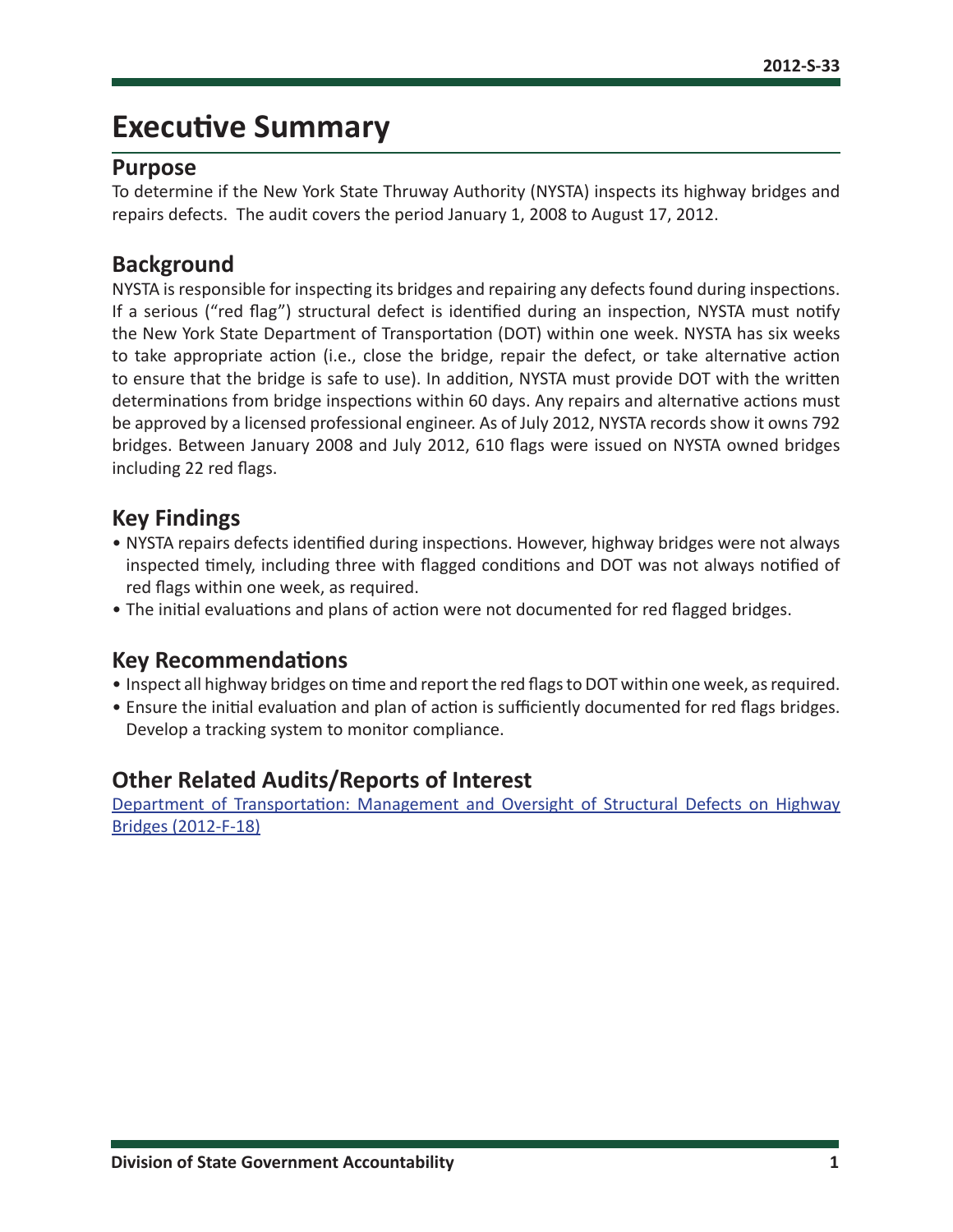### **State of New York Office of the State Comptroller**

#### **Division of State Government Accountability**

April 26, 2013

Mr. Howard P. Milstein Chairman New York State Thruway Authority 200 Southern Boulevard Albany, NY 12201

Dear Mr. Milstein:

The Office of the State Comptroller is committed to helping State agencies, public authorities and local government agencies manage government resources efficiently and effectively and, by so doing, providing accountability for tax dollars spent to support government operations. The Comptroller oversees the fiscal affairs of State agencies, public authorities and local government agencies, as well as their compliance with relevant statutes and their observance of good business practices. This fiscal oversight is accomplished, in part, through our audits, which identify opportunities for improving operations. Audits can also identify strategies for reducing costs and strengthening controls that are intended to safeguard assets.

Following is a report of our audit of the Thruway Authority entitled *Inspecting Highway Bridges and Repairing Defects.* The audit was performed pursuant to the State Comptroller's authority under Article X, Section 5 of the State Constitution and Section 2803 of the Public Authority Law.

This audit's results and recommendations are resources for you to use in effectively managing your operations and in meeting the expectations of taxpayers. If you have any questions about this report, please feel free to contact us.

Respectfully submitted,

*Office of the State Comptroller Division of State Government Accountability*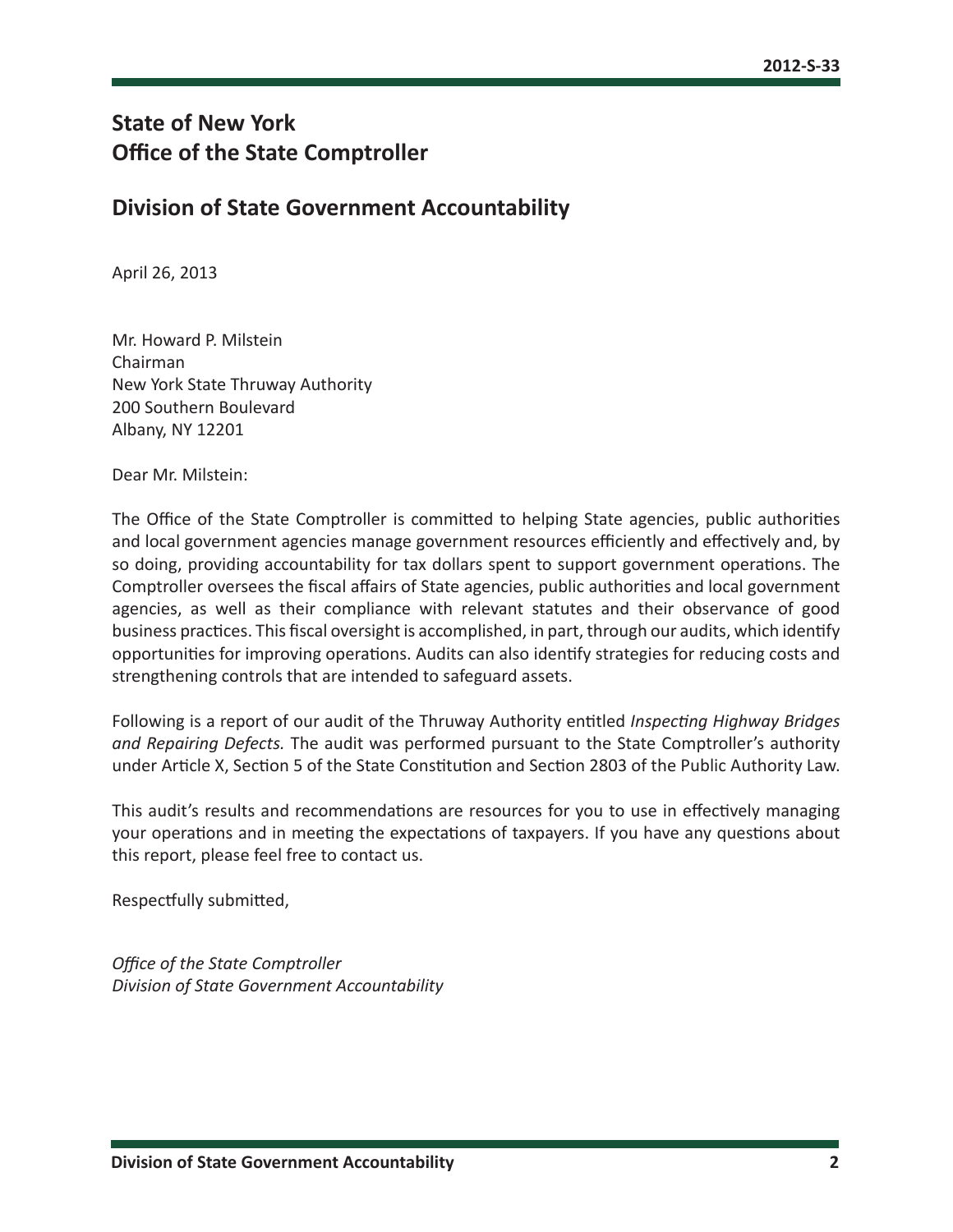# **Table of Contents**

| Background                                | 4              |
|-------------------------------------------|----------------|
| <b>Audit Findings and Recommendations</b> | 5              |
| <b>Inspection and Reports</b>             | 5              |
| Recommendation                            | 5              |
| Repairs                                   | 5              |
| Recommendations                           | 6              |
| <b>Audit Scope and Methodology</b>        | 6              |
| Authority                                 | 7              |
| <b>Reporting Requirements</b>             | $\overline{7}$ |
| Contributors to This Report               | 8              |
| Exhibit                                   | 9              |
| <b>Agency Comments</b>                    | 10             |

**State Government Accountability Contact Information: Audit Director:** Carmen Maldonado **Phone:** (212) 417-5200 **Email:** [StateGovernmentAccountability@osc.state.ny.us](mailto:StateGovernmentAccountability%40osc.state.ny.us?subject=) **Address:** Office of the State Comptroller Division of State Government Accountability 110 State Street, 11th Floor Albany, NY 12236 This report is also available on our website at: [www.osc.state.ny.us](http://www.osc.state.ny.us)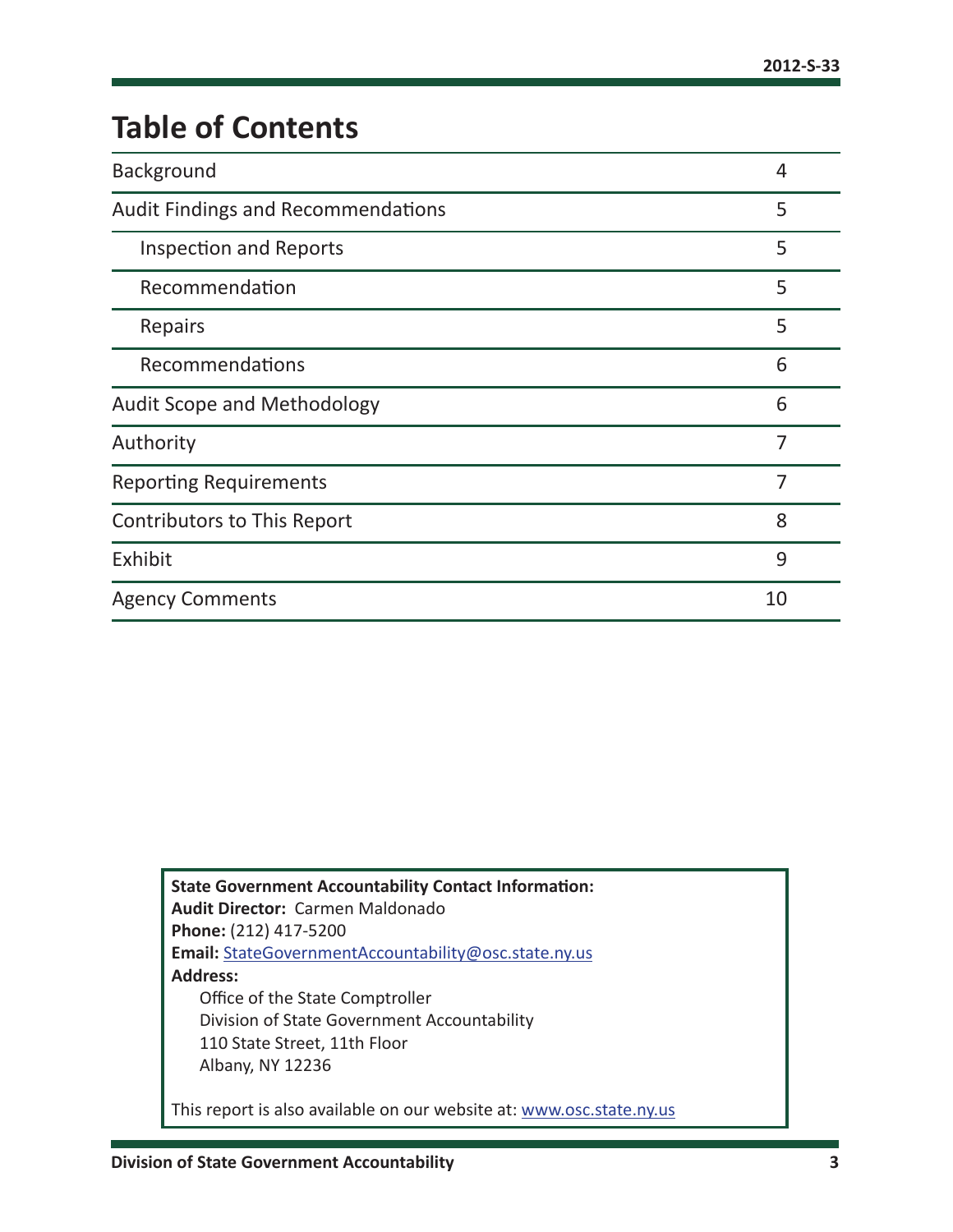## <span id="page-4-0"></span>**Background**

According to Federal and State law, highway bridges generally have to be inspected at least once every 24 months. The New York State Thruway Authority (NYSTA) is responsible for inspecting Thruway bridges and repairing any defects found during inspections. If a "red flag" condition is identified during an inspection, NYSTA procedures require that a course of action must be decided within 24 hours to address the red flag defects. Red flag conditions either pose a clear and present danger or future danger if left unattended for an extended period. They represent the failure or potentially imminent failure (failure is likely before the next scheduled inspection) of critical primary structural components. For example, cracked or deteriorating steel girders caused by vehicle impacts, or soil erosion around the bridge supports. NYSTA has six weeks to take appropriate action (i.e., close the bridge, repair the defect, or take alternative action to ensure that the bridge is safe to use). NYSTA must notify the New York State Department of Transportation (DOT) within one week.

Less serious safety defects may also be identified during inspections, and are classified as either "yellow flag" or "safety flag" conditions. A yellow flag condition is defined as a potentially hazardous condition which, if left unattended beyond the next anticipated inspection, would likely become a clear and present danger. For example, a yellow flag condition exists when portions of the deck carrying traffic over creek are heavily cracked. A safety flag is defined as a condition presenting a clear and present danger to vehicle or pedestrian traffic, but there is no danger of structural failure or collapse. Interim inspection must be completed unless repairs are made and the flag has been removed or inactivated within one year. While "flags" pertain to specific safety characteristics of bridges, "condition ratings" reflect the overall extent of deterioration of bridges. The condition rating for highway bridges in the State is on a scale of 1 (totally deteriorated) to 7 (new condition).

The biennial inspection cycle should be met unless special circumstances exist. Such circumstances include: severe weather, concern for bridge inspector safety, concern for inspection quality or the need to optimize the scheduling of other bridge inspections. DOT allows for a 30-day extension under such circumstances. NYSTA must provide DOT the written determinations from bridge inspections within 60 days of inspection completion. Any repairs must be approved by a licensed professional engineer. As of July 2012, NYSTA records show it owns 792 bridges. Between January 2008 and July 2012, 610 flags were issued on NYSTA owned bridges, including 22 red flags.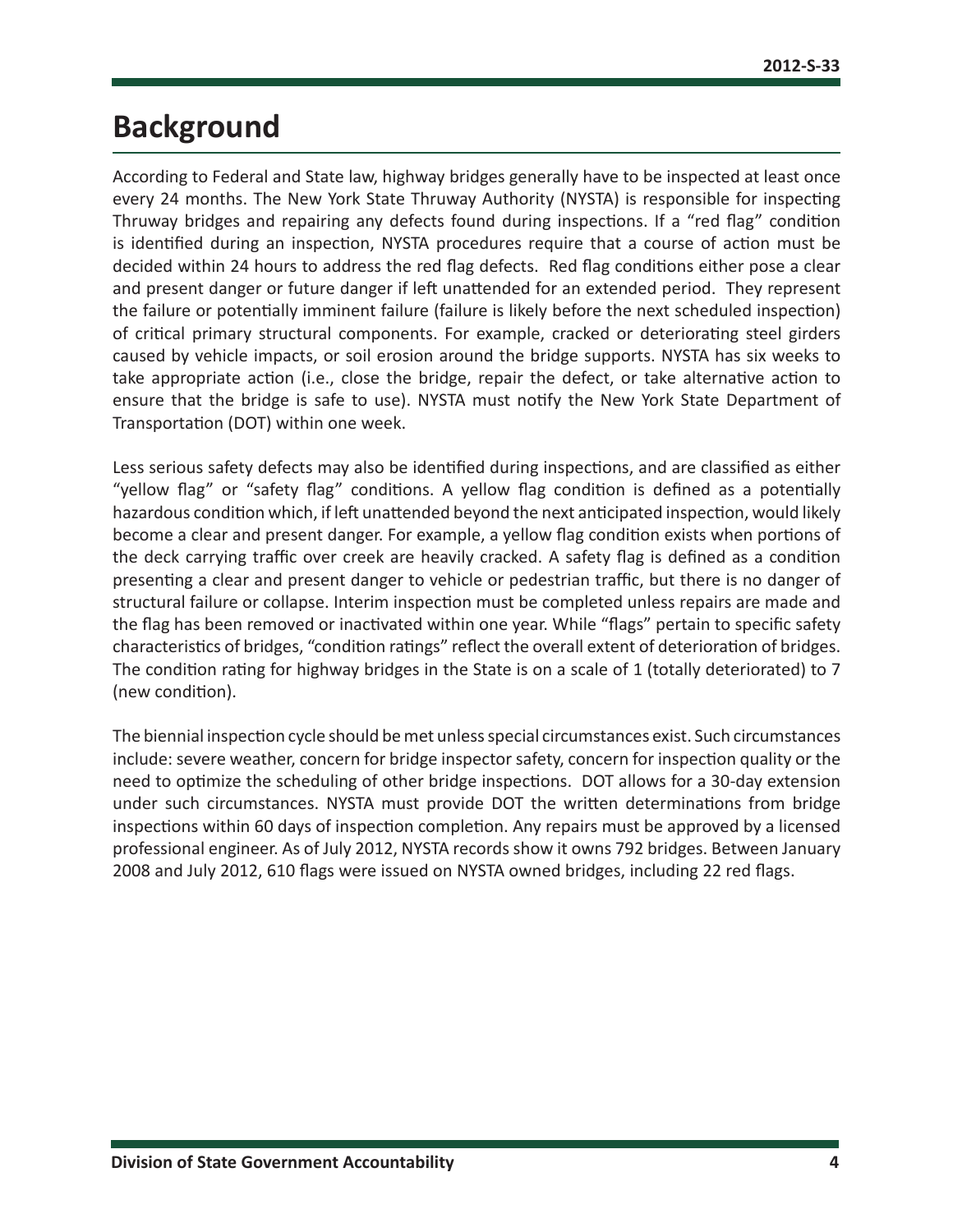## <span id="page-5-0"></span>**Audit Findings and Recommendations**

#### **Inspection and Reports**

We took a sample of 50 highway bridges and we determined that they were inspected as required and the necessary repairs were made. However, some of the inspections were not done timely. In addition, NYSTA did not report red flag conditions to DOT as required.

For example, 13 inspections were done from one day to 37 days late. One inspection that was 17 days past due and had a safety flag on its prior inspection. For two inspections completed one day late a red flag and two safety flags were identified. It should also be noted that NYSTA records show that the 821 biennial bridge inspections completed during calendar years 2010 and 2011 were usually done in a timely manner.

By statute, DOT is responsible for the oversight of the State's Highway Bridge Inspection Program. Therefore, NYSTA must provide DOT with its highway bridge inspection reports. DOT uses the reports to monitor the status of the highway bridges and as a basis for follow up to ensure that all necessary corrective actions have been taken. However, we found NYSTA did not report any of the 22 red flags issued on its bridges to DOT within one week, as required. (See Exhibit) This delayed DOT's ability to determine if NYSTA met its inspection and repair requirements. NYSTA officials stated DOT was notified of the flags in the final inspection reports they sent to DOT within 60 days of the completed inspections. Despite the fact that red flags are issued for conditions that present a clear and present danger, NYSTA officials stated the safety of the traveling public was never compromised. The officials explained that they did not believe they had to report red flags to DOT when the circumstances did not affect traffic on DOT highways. As a result of our findings, NYSTA and DOT officials met and agreed NYSTA must report its red flags to DOT timely.

#### **Recommendation**

1. Inspect all highway bridges on time and report the red flags to DOT within one week, as required.

#### **Repairs**

Whenever a bridge receives a red flag from an inspection, NYSTA's procedures require a responsible engineer (licensed PE- either employed by NYSTA or contracted by NYSTA) to decide within 24 hours whether to close, partially close, or restrict loads until repairs can be made. As part of this process, NYSTA must determine what temporary repairs, if any, are necessary to make the bridge safe for travel. Temporary repairs are often made to ensure the safety of the bridge and then permanent repairs are made later. For all 22 red flags, NYSTA could not document that it took interim steps within the required 24 hours to remove any immediate hazards before final repairs could be made. Further, two of the 22 red flags were categorized as requiring "Prompt Interim Action." This indicates that the condition is considered extremely serious and is in need of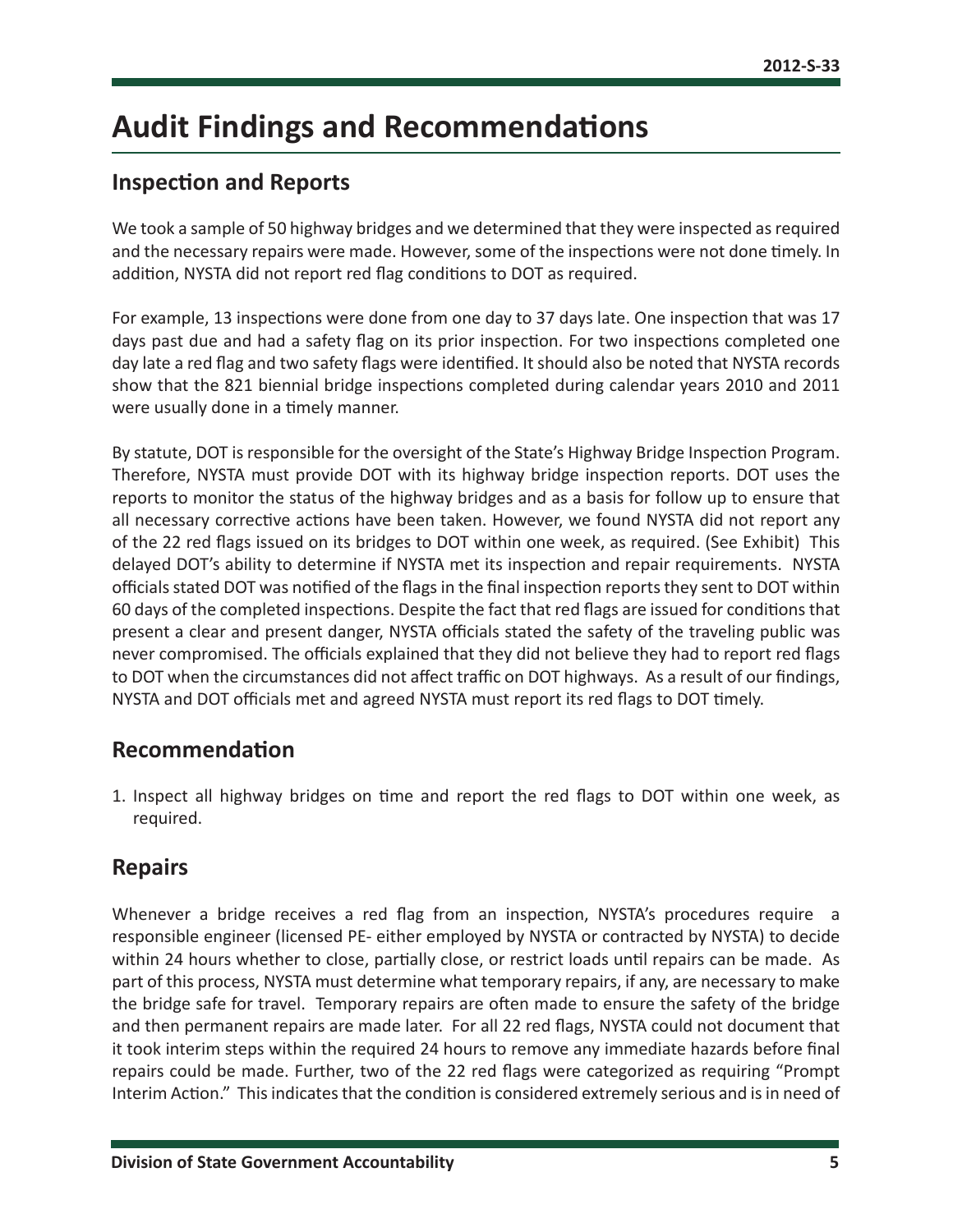<span id="page-6-0"></span>immediate attention. Since this documentation was not maintained, NYSTA cannot demonstrate these bridges were safe for the traveling public before needed repairs were made. However, NYSTA did maintain evidence showing repairs were made to address the 22 red flags.

NYSTA's current procedures do not require that engineers document their decisions about initial safety steps or necessary remedial actions. NYSTA officials stated these decisions are usually communicated informally over the phone or through e-mail. In response to our audit, officials said all NYSTA Divisions have been instructed to fully document the red flag process, including the initial assessment of bridge conditions, remedial steps, temporary repairs, and planned future repairs.

NYSTA currently owns three bridges which DOT inspects and maintains on behalf of NYSTA; however, there is no formal agreement in place between DOT and NYSTA for this arrangement. Moreover, NYSTA neither obtains documentation from DOT to confirm whether these bridges are inspected timely by a licensed professional engineer nor obtains DOT notices of flags and final inspection results (including supporting documentation such as photographs). Rather, NYSTA relies on DOT to properly inspect these three bridges and address any defects found.

Based upon DOT records, two of the three bridges had red flags on their last inspections. However, NYSTA officials did not know whether these red flags were addressed or why one of the bridges was inspected 84 days late. NYSTA officials stated they will request full inspection reports, verify the credentials of the inspection staff, track the timeliness of the inspections and verify flagged defects are addressed.

#### **Recommendations**

- 2. Ensure the initial evaluation and plan of action is sufficiently documented for red flags bridges. Develop a tracking system to monitor future compliance.
- 3. Develop a procedure for monitoring the inspection of the three bridges owned by NYSTA but inspected by DOT.

## **Audit Scope and Methodology**

We audited NYSTA to determine if it inspects its highway bridges and repairs the defects identified. The audit period covered January 1, 2008 to August 17, 2012. To accomplish our objective, we interviewed NYSTA officials to confirm and enhance our understanding of its practices for inspecting and repairing highway bridges. We reviewed applicable laws, regulations, flagging and reporting procedures, bridge folders, inspection and flag reports, and records within NYSTA's inspection database.

To determine if highway bridge inspections were performed timely, defects were identified, and necessary repairs were made as required we selected a judgmental sample of 50 highway bridges. We selected our sample to include highway bridges in all four Divisions (Buffalo, Syracuse, Albany,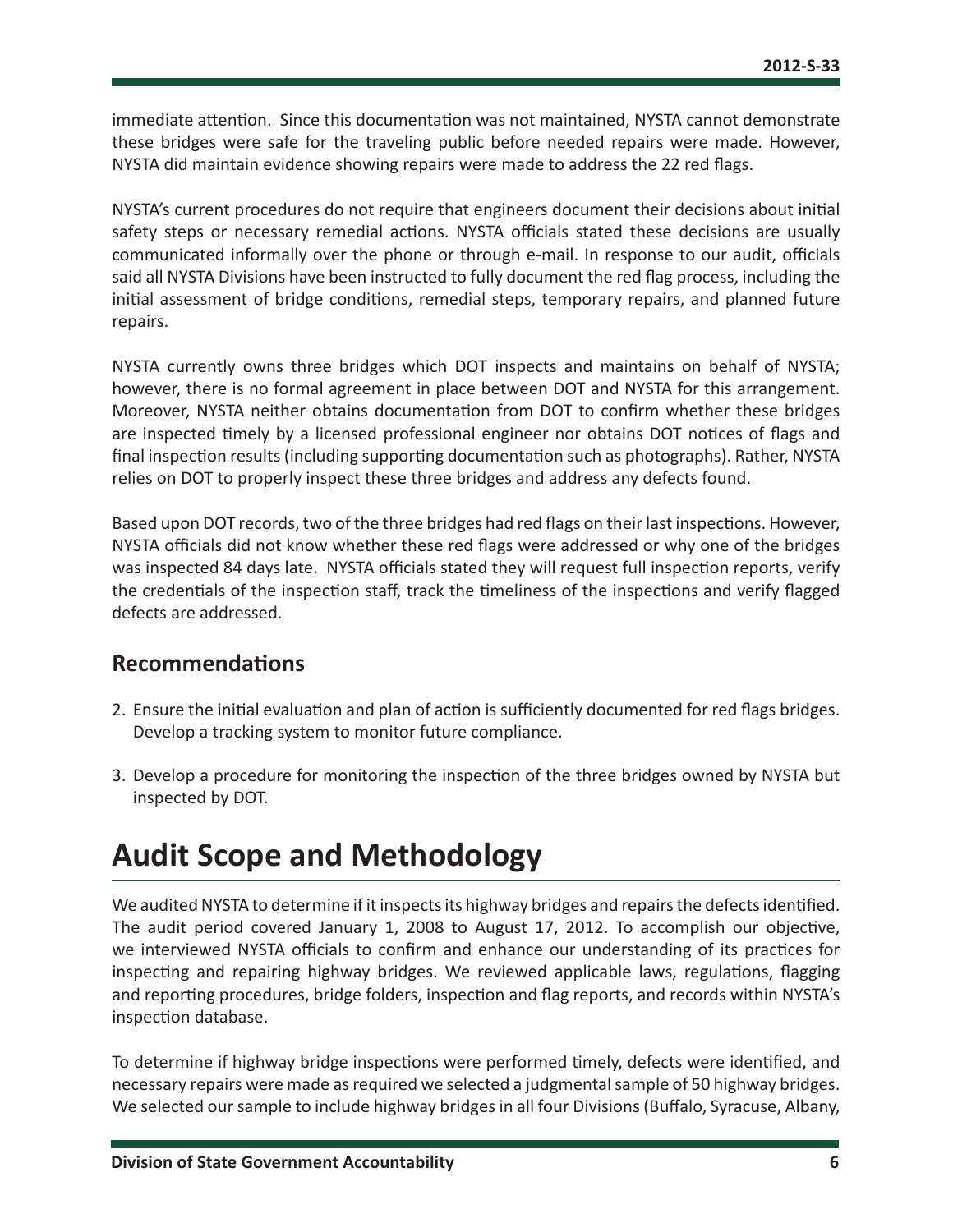<span id="page-7-0"></span>New York), in-house and consultant inspected bridges, specific types of bridges which included one bridge that required an underwater inspection per Division, and bridges that had at least one flag issued on it during our audit period. We also examined records to determine whether inspections were completed and submitted to DOT, where applicable. In addition, we reviewed all 22 red flag reports and the corresponding flag removal/inactivation reports, as well as documents related to the repairs made for the 22 red flags.

We conducted our performance audit in accordance with generally accepted government auditing standards. Those standards require that we plan and perform the audit to obtain sufficient, appropriate evidence to provide a reasonable basis for our findings and conclusions based on our audit objectives. We believe that the evidence obtained provides a reasonable basis for our findings and conclusions based on our audit objective.

In addition to being the State Auditor, the Comptroller performs certain other constitutionally and statutorily mandated duties as the chief fiscal officer of New York State. These include operating the State's accounting system; preparing the State's financial statements; and approving State contracts, refunds, and other payments. In addition, the Comptroller appoints members to certain boards, commissions and public authorities, some of whom have minority voting rights. These duties may be considered management functions for purposes of evaluating organizational independence under generally accepted government auditing standards. In our opinion, these functions do not affect our ability to conduct independent audits of program performance.

## **Authority**

The audit was performed pursuant to the State Comptroller's authority as set forth in Article X, Section 5 of the State Constitution and Section 2803 of the Public Authorities Law.

## **Reporting Requirements**

We provided a draft copy of this report to NYSTA officials for their review and comment. We considered their comments in preparing this final report and have included them in their entirety at the end of the report.

Within 90 days after final release of this report, as required by Section 170 of the Executive Law, the Chairman of the New York State Thruway Authority shall report to the Governor, the State Comptroller, and the leaders of the Legislature and fiscal committees, advising what steps were taken to implement the recommendations contained herein, and where recommendations were not implemented, the reasons why.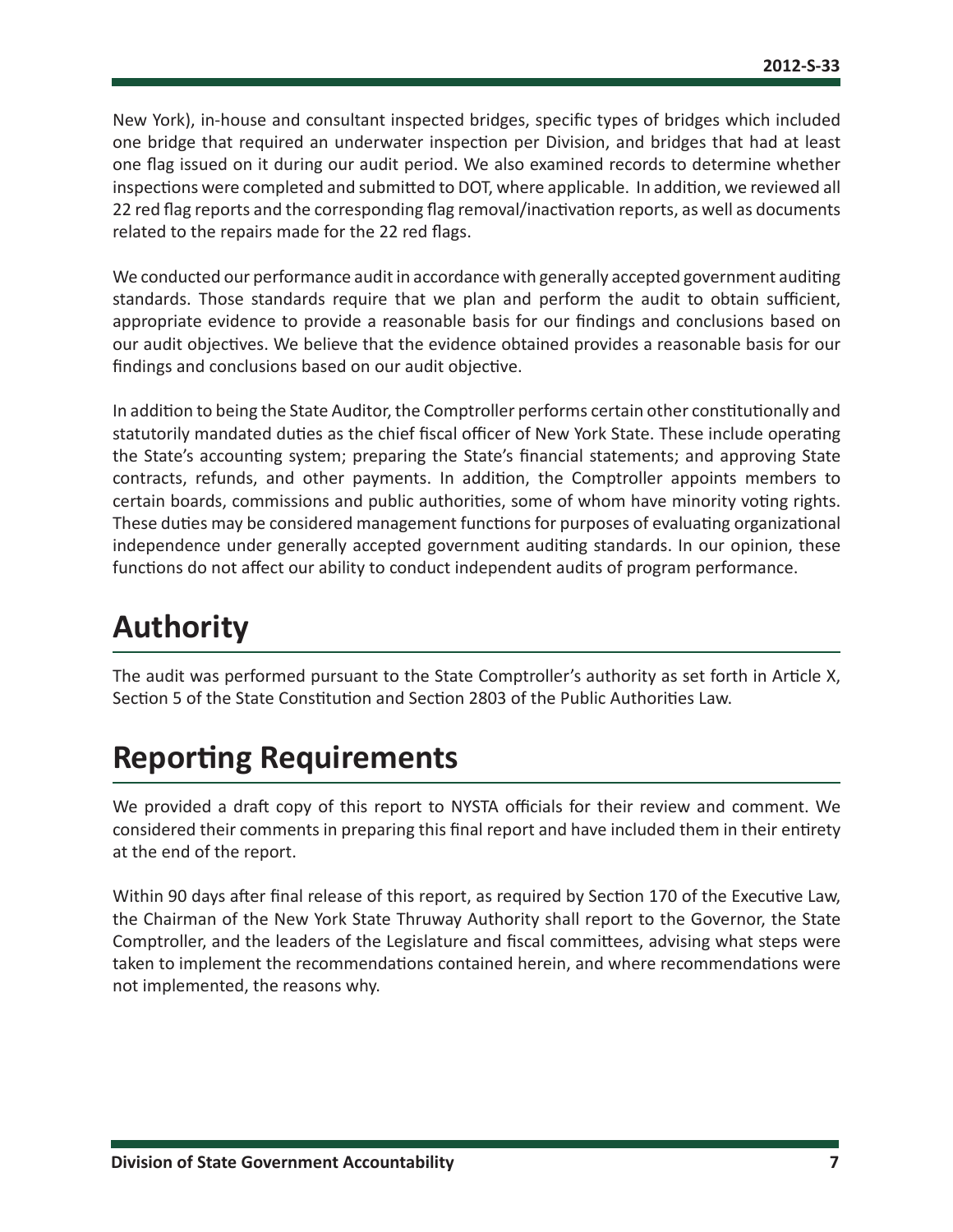## <span id="page-8-0"></span>**Contributors to This Report**

**Carmen Maldonado**, Audit Director **Steve Goss**, Audit Manager **Mark Ren**, Audit Supervisor **Brandon Ogden**, Examiner-in-Charge **Bruce Brimmer**, Staff Examiner

## **Division of State Government Accountability**

Andrew A. SanFilippo, Executive Deputy Comptroller 518-474-4593, [asanfilippo@osc.state.ny.us](mailto:asanfilippo%40osc.state.ny.us%0D?subject=)

Elliot Pagliaccio, Deputy Comptroller 518-473-3596, [epagliaccio@osc.state.ny.us](mailto:epagliaccio%40osc.state.ny.us?subject=)

Jerry Barber, Assistant Comptroller 518-473-0334, [jbarber@osc.state.ny.us](mailto:jbarber%40osc.state.ny.us?subject=)

## **Vision**

A team of accountability experts respected for providing information that decision makers value.

### **Mission**

To improve government operations by conducting independent audits, reviews and evaluations of New York State and New York City taxpayer financed programs.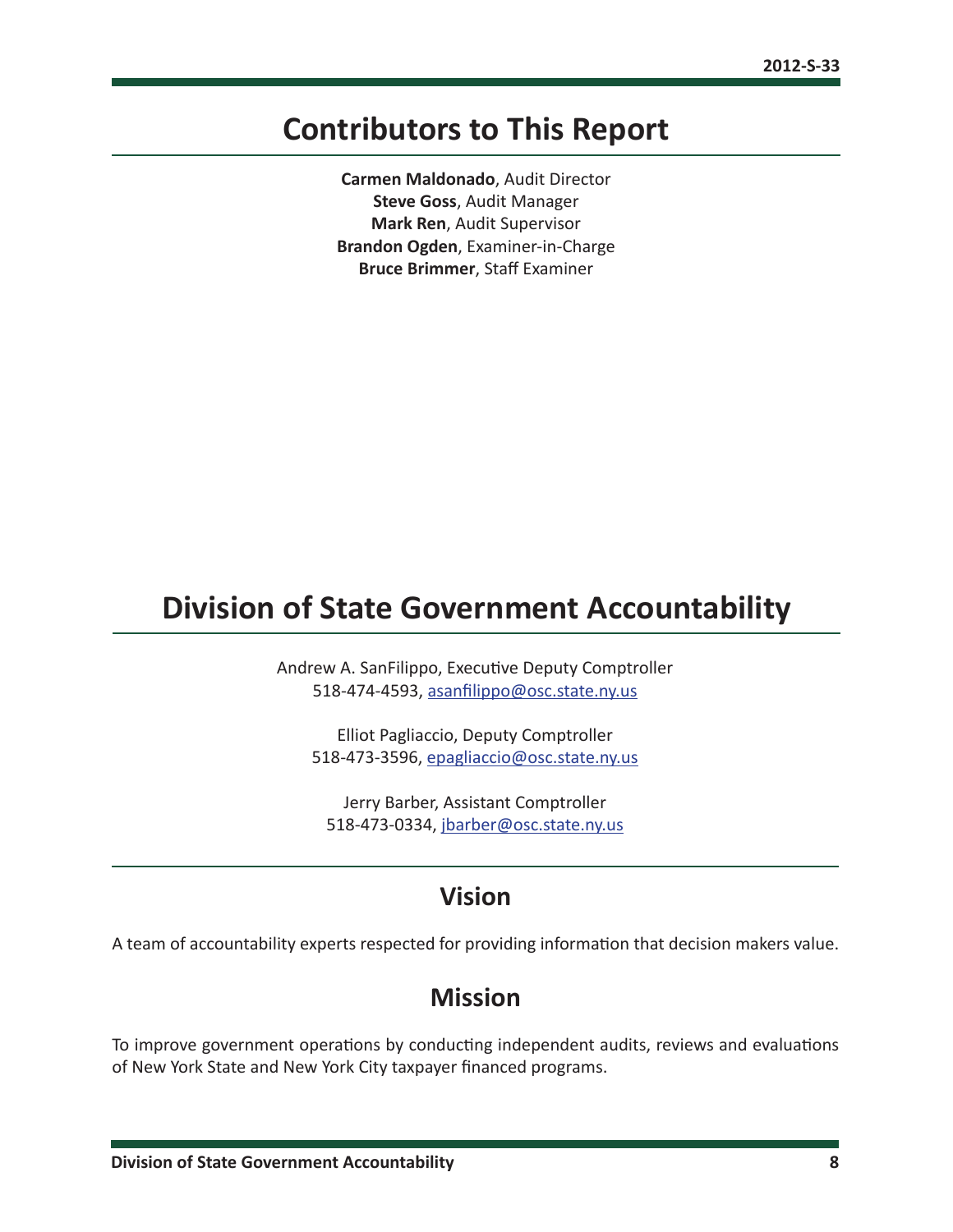# <span id="page-9-0"></span>**Exhibit**

| <b>Division</b>         | <b>Bridge Location</b> | <b>Flag Number</b> |
|-------------------------|------------------------|--------------------|
| <b>Albany</b>           |                        |                    |
| $\mathbf 1$             | 84.14                  | 12-027             |
| $\overline{\mathbf{c}}$ | 112.57                 | 11-088             |
| 3                       | 178.38                 | 11-075             |
| 4                       | 800.19                 | 10-059             |
| 5                       | 84.14                  | 10-038             |
| 6                       | 84.14                  | 10-035             |
| 7                       | 84.14                  | 10-036             |
| 8                       | 84.14                  | 08-049             |
|                         |                        |                    |
| <b>Buffalo</b>          |                        |                    |
| 1                       | 454.47                 | 11-068             |
| $\overline{\mathbf{c}}$ | 454.47                 | 11-067             |
| 3                       | 430.05                 | 10-143             |
|                         |                        |                    |
| <b>NYC</b>              |                        |                    |
| 1                       | 38.61                  | 09-050             |
| $\overline{2}$          | 23.09                  | 09-008             |
|                         |                        |                    |
| <b>Syracuse</b>         |                        |                    |
| $\mathbf 1$             | 328.68                 | 12-042             |
| $\overline{2}$          | 340.15                 | 11-086             |
| 3                       | 337.47                 | 11-072             |
| 4                       | 278.93                 | 11-045             |
| 5                       | 283.79                 | 09-002             |
| $\overline{6}$          | 265.99                 | 08-120             |
| 7                       | 285.67                 | 08-077             |
| 8                       | 210.63                 | 08-038             |
| 9                       | 210.62                 | 08-035             |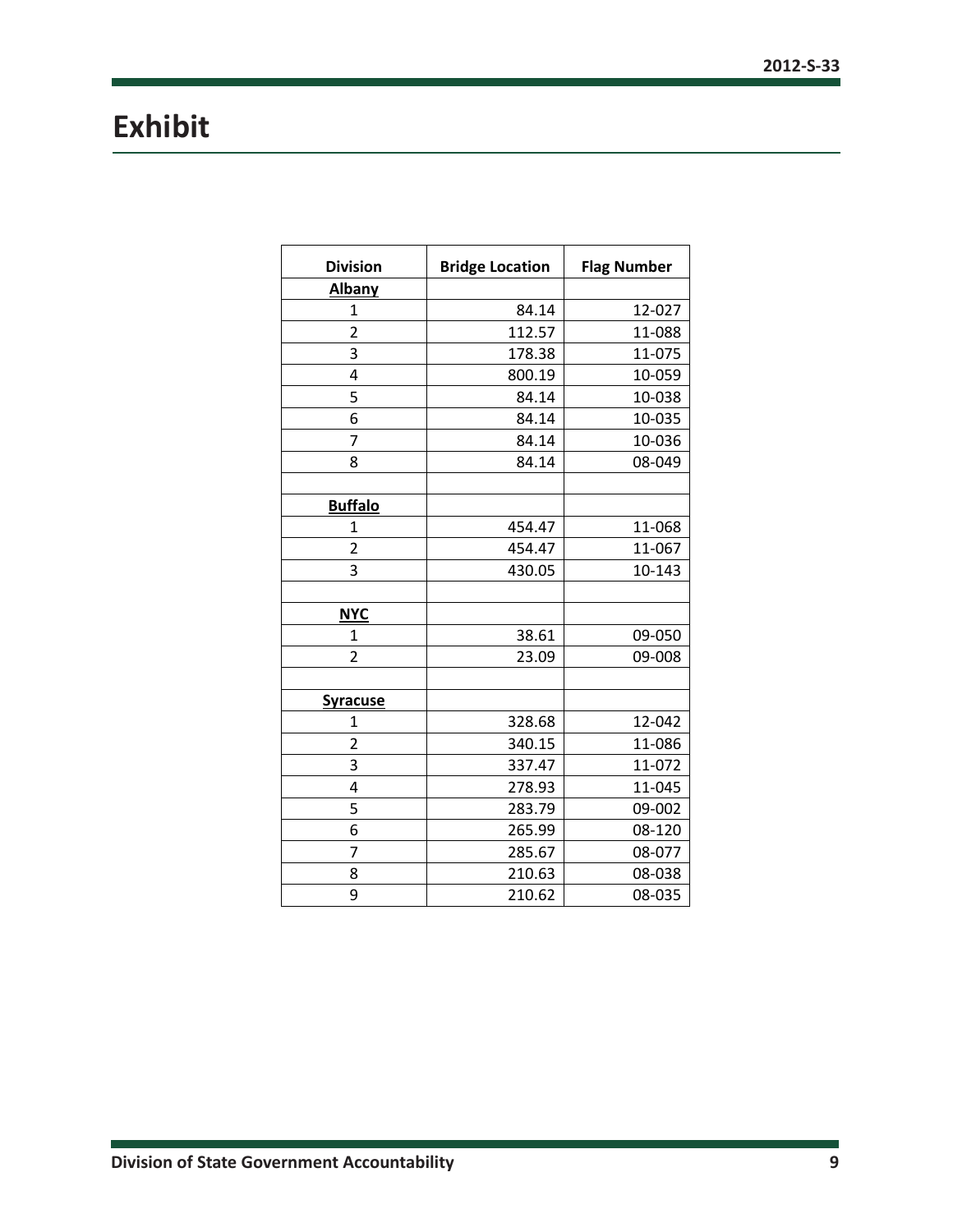## <span id="page-10-0"></span>**Agency Comments**



Howard P. Milstein Chairman

**New York State Thruway Authority New York State Canal Corporation** 

200 Southern Boulevard, Post Office Box 189 Albany, New York 12201-0189 www.thruway.ny.gov (518) 436-2700



Thomas J. Madison, Jr. **Executive Director** 

February 8, 2013

Ms. Carmen Maldonado. Audit Director Office of the State Comptroller Division of State Accountability 123 Williams Street, 21<sup>st</sup> floor New York, New York 10038

Dear Ms. Maldonado,

On behalf of Chairman Milstein, I am submitting the following response to the Office of State Comptroller's draft audit report 2012-S-33, Inspecting Highway Bridges and Repairing Defects.

#### Recommendation 1: Inspect all highway bridges on time and report the red flags to DOT within one week, as required.

To ensure the safety of the travelling public, the Authority inspects over 400 highway bridges every year. These bridges are inspected by licensed professional engineers in accordance with both federal and State law. From January 2008 to August 2012, which represents the audit period, 1,695 bridge inspection reports were submitted to the Department of Transportation (DOT). Of these inspection reports, 24 reports or 1.4% were delayed in being submitted by the Authority to DOT. Of these 24 delayed submissions, 20 reports were identified as being late by one calendar day attributable to a simple difference in the counting method being used (i.e. if inspection date is 6/03/11, then the submission date is  $8/03/11$  versus if the inspection date is  $6/03/11$ , then the submission date is 8/02/11). The Authority has adjusted its counting method and submission practices to comply with the 24 month plus 60-day requirement for submissions to DOT.

Also, during that same audit period, the Authority experienced delays in inspecting 13 of 821 (1.6%) bridges for which it is responsible beyond the 24 month plus 30-day grace period. Of the 13 bridges, 8 bridges were identified as having delayed inspections attributable again to the counting method used as described above. The Authority has again adjusted its counting method to eliminate any resulting one day time delays being identified. Of the remaining 5 bridges extreme weather conditions, break-downs with inspection equipment, and/or scheduling constraints with various railroad companies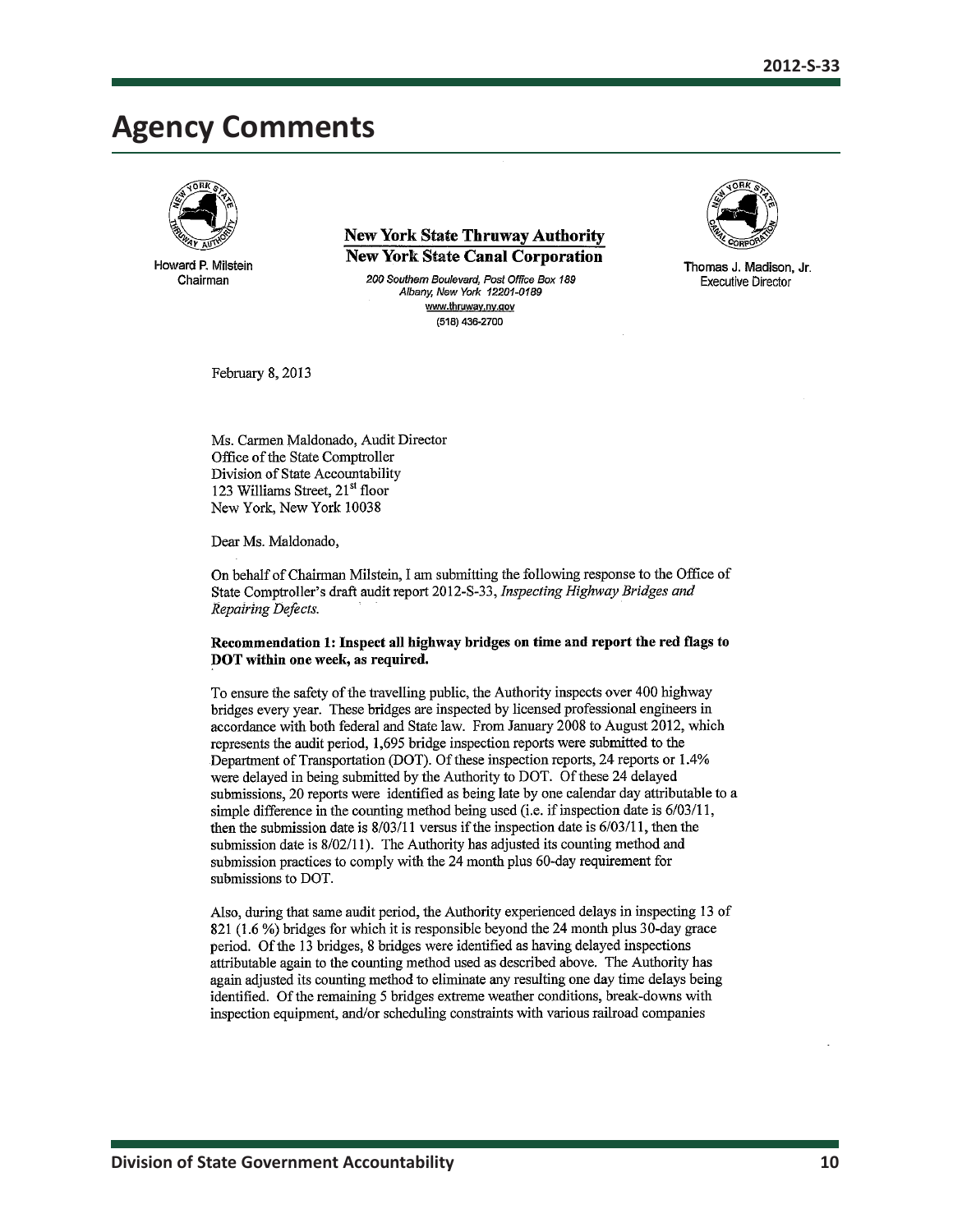where special access must be granted resulted in inspection delays between two and five weeks. Despite the issues outlined above, it is clear that all Authority bridges were thoroughly inspected in accordance with prescribed technical standards, and that at no time was the safety of the travelling public at risk.

Prior to the issuance of the draft audit report, it had been the Authority's practice to provide early notification to DOT only for those red flags that affect bridges owned by DOT and/or affect traffic on State owned highways. Given that all 22 red flags issued over the past five years were on Thruway mainline bridges, early notifications to DOT were not provided, although DOT was notified of all of the red flag conditions upon its receipt of the bridges' final inspection reports. However, based on the draft audit findings Authority staff met with DOT officials and have implemented the practice to notify DOT of all red flags within 7 days, which is detailed in DOT's Engineering Instruction 10-016.

#### Recommendation 2: Ensure the initial evaluation and plan of action is sufficiently documented for red flag bridges. Develop a tracking system to monitor future compliance.

In an effort to formalize their decision making processes, all Division Bridge Engineers have been instructed to document the initial evaluation and plan of action for all red flags. This documentation will be provided to the Division Director and the Director of Bridge Management. The Authority is in the process of developing an electronic tracking system within its automated Infrastructure Inventory and Inspection System (IIIS) for documentation and compliance monitoring. While the Authority has always been and will continue to be proactive with repairs of structural defects (flags) identified during inspections, this system enhancement will allow for more complete documentation of those efforts.

#### Recommendation 3: Develop a procedure for monitoring the inspection of the three bridges owned by NYSTA but inspected by DOT.

The Authority currently has ownership of three bridges for which DOT retains sole inspection responsibility. The maintenance jurisdiction for two of these bridges rests with DOT with the Authority and DOT splitting maintenance responsibilities for the remaining bridge. Since the Authority has no inspection responsibility for these bridges, the Authority's past practice prior to the release of the draft audit was to not only receive an abbreviated version of the inspection reports but also rely on DOT for oversight of the inspections as well as verification of inspection staff credentials. Given the merits of the audit recommendation, the Authority's current procedure moving forward is to request in writing all final, complete inspection reports; and, along with DOT, will verify the credentials of inspection staff.